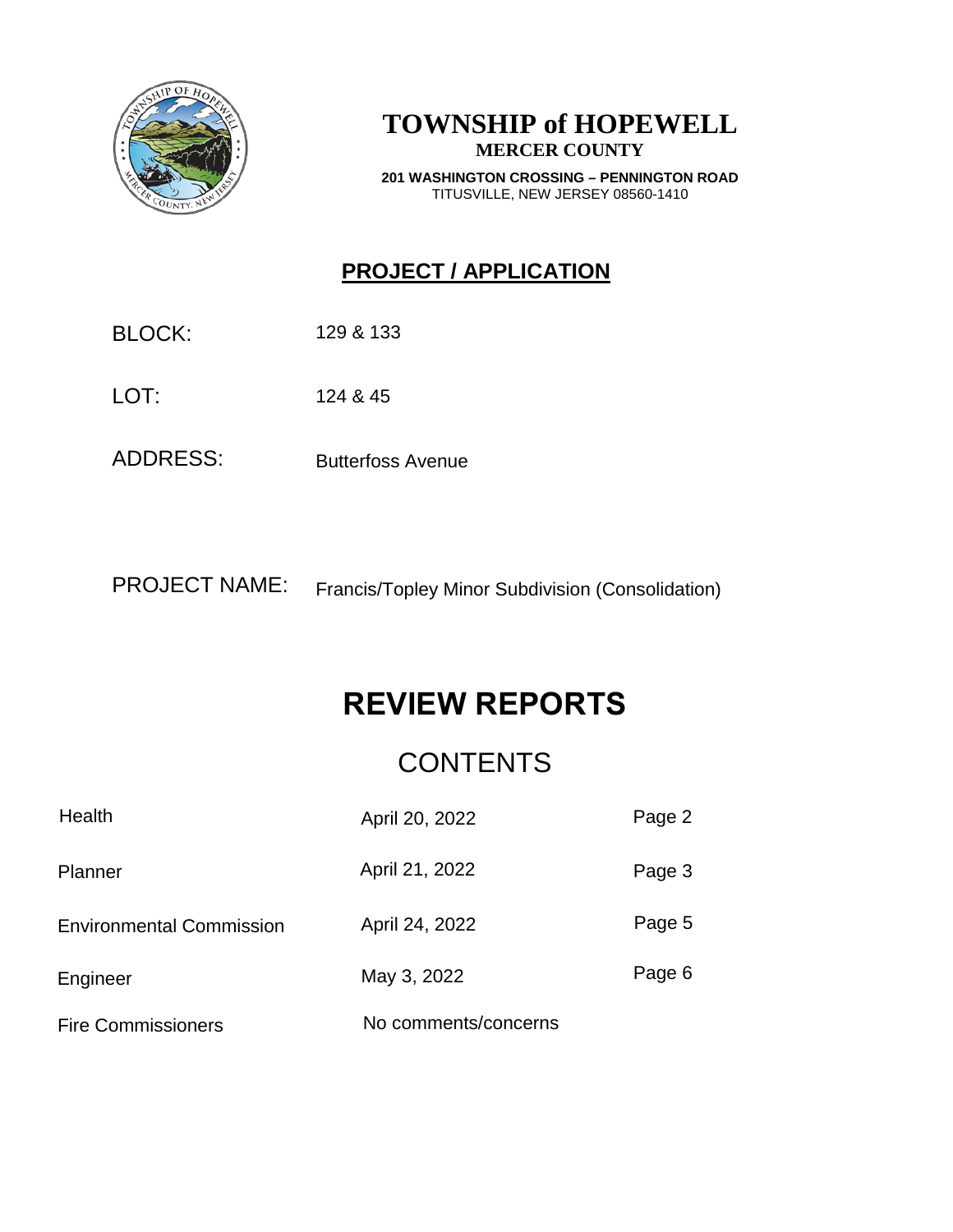# T O W N S H I P of H O P E W E L L

# **MEMORANDUM**

| TO:             | Hopewell Township Planning Board                                                            |
|-----------------|---------------------------------------------------------------------------------------------|
| FROM:           | Dawn Marling, MPH, Health Officer                                                           |
| <b>SUBJECT:</b> | Francis/Topley Minor Subdivision (Consolidation)<br>Block 129, Lot 124<br>Block 133, Lot 45 |
| DATE:           | April 20, 2022                                                                              |

The applicant, Edward Francis of 13 Butterfoss Avenue, proposes the subdivision of Block 129, Lot 124 into two parcels, which would then be merged into adjoining parcels Block 129, Lot 111.01 *(13 Butterfoss Avenue)* and Block 128, Lot 2.

Additionally, the applicant proposes consolidating Block 133, Lot 45 into Block 128, Lot 2 *(26 Fern Ridge Lane, owned by James Topley)*.

There is no development proposed and the intent of the subdivision is to enlarge each of the adjoining, existing developed lots. As such, no impacts to existing well water usage or wastewater disposal. The Health Department has no objections to the proposal.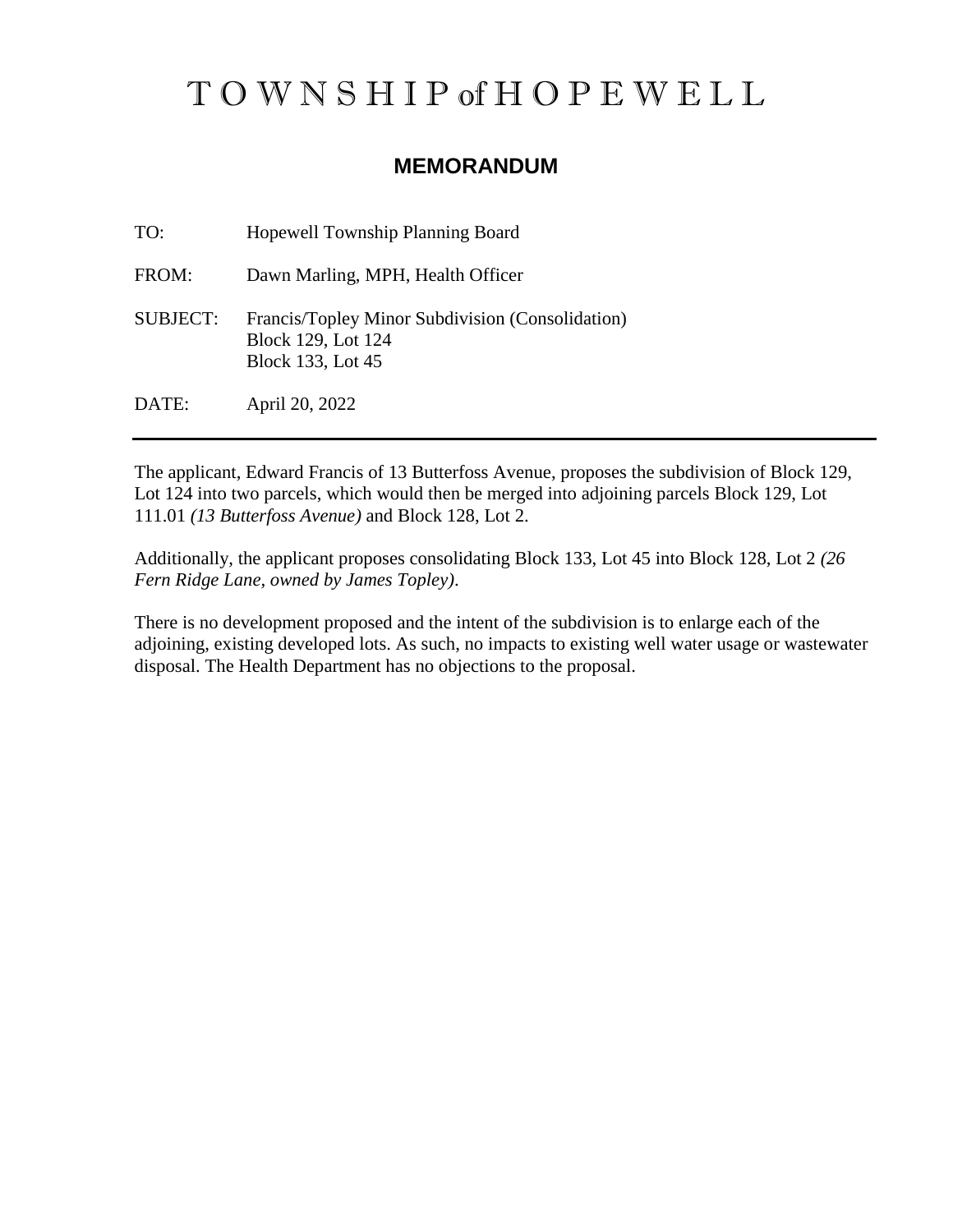

# Memorandum

- To: Hopewell Township Planning Board
- From: Frank Banisch III, PP/AICP

Date: April 21, 2022

Re: Francis, Minor Subdivision Block 128, Lot 2 Block 129, Lot 124 and 111.01 Block 133, Lot 45 Zone: VRC and R-75

#### **Documents Reviewed**

We have reviewed the following information in preparation of this report:

- Land Use Application dated 3-19-22
- Minor Subdivision Checklist and Waiver Form
- Plan of Survey and Minor Subdivision Plan prepared by Thomas Harris, Jr., P.L.S., dated March 10, 2022, consisting of two (2) sheets.

#### **Comment**

- 1. The applicant is proposing a minor subdivision/lot line adjustment of existing Block 128, Lot 2, Block 129, Lots 124 and 111.01, and Block 133, Lot 45. The proposed adjustments essentially result in the four lots consolidated into two larger lots. Block 133, Lot 45 and Block 128, Lot 2 are located in the VRC zone district Lot 2 has frontage on Fern Ridge Lane with Lot 45 located at the end of Bethany Avenue. Block 129, Lots 124 and 111.01 have frontage on Butterfoss Avenue and are in the R-75 Zone district.
- 2. Consolidated lots 124 and 111.01, located on Butterfoss Avenue in the R-75 district, a onestory single-family dwelling and shed. Consolidated Lots 2 and 45, located along Bethany Avenue and Fern Ridge Lane in the VRC district, is developed with a 1 ½ story single family dwelling with an accessory barn to the rear. No new development is proposed with the subdivision.
- 3. Consolidated lots 111.01 and 124, located in the R-75 district on Butterfoss, meet all of the zone requirements and require no variances.
- 4. Consolidated lots 45 and 2, located in the VRC district, meet all of the requirements of the VRC with the exception of lot width, where 300 feet is required and 229.75 feet exists for the exiting lot 2, located along Fern Ridge Lane. Existing lot 2 includes an interrupted portion to the front with adjoining lot 10, which impacts the lot width calculation. This is a pre-existing non-conforming condition which is not exacerbated with the proposed consolidation.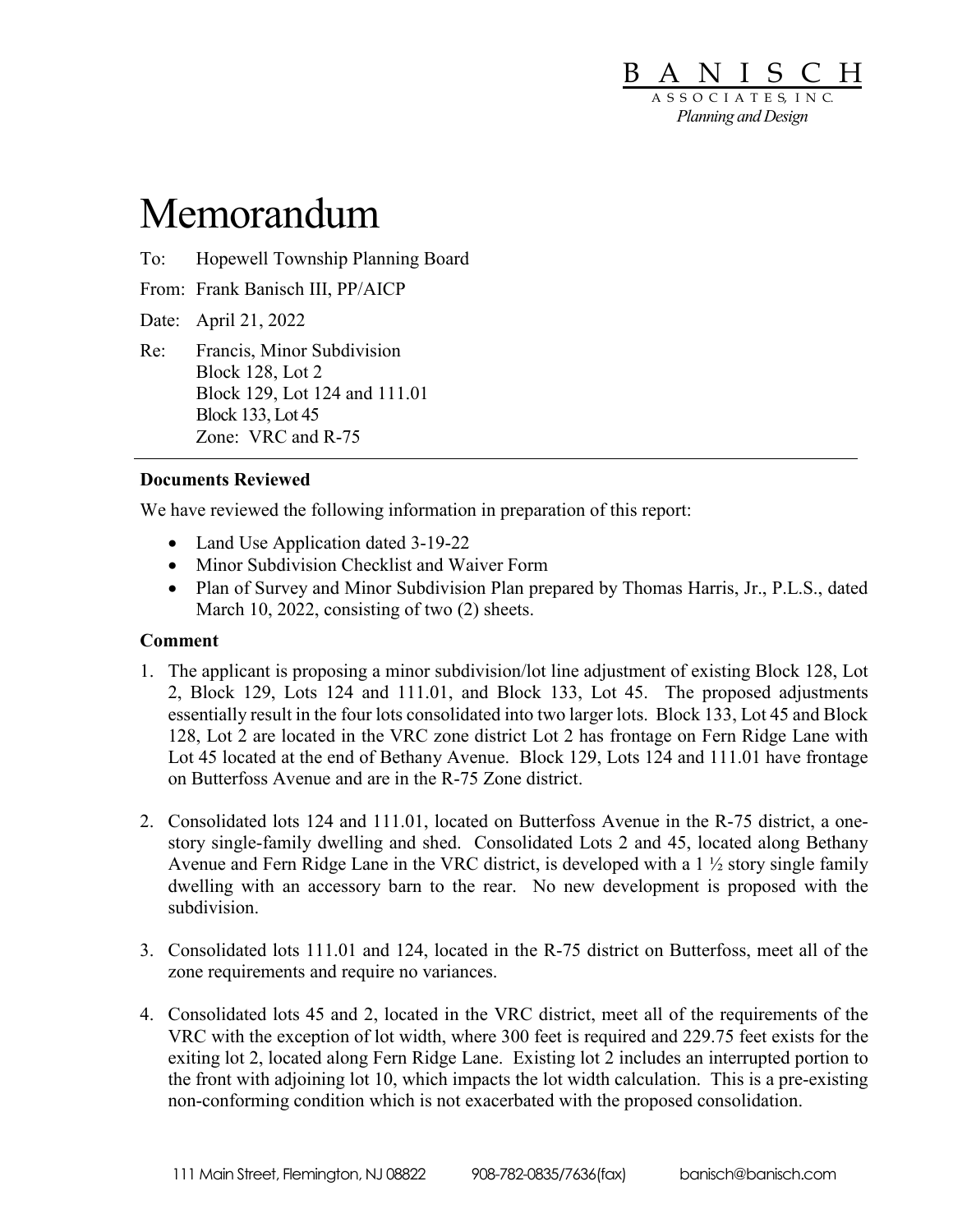- 5. The applicant should provide testimony regarding the lot consolidation and request. The proposed consolidation appears to a natural extension of existing ownership and development and does not create an unusual lot dimension or trigger additional relief.
- 6. Any approval by the Planning Board should be conditioned on approval by any other outside agency having jurisdiction over the subject matter.
- cc: Linda Barbieri, via e-mail for distribution to Planning Board and applicant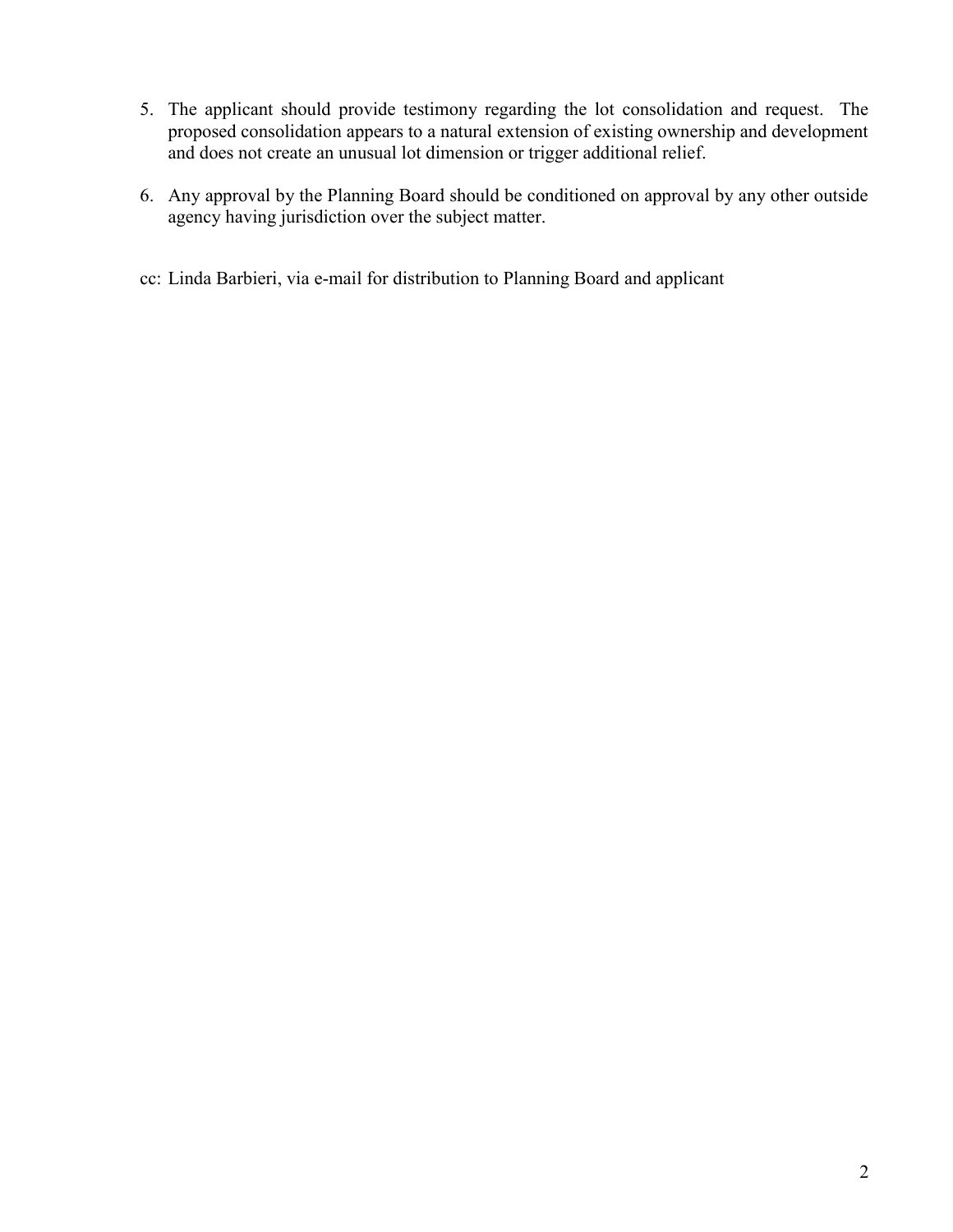# **TOWNSHIP OF HOPEWELL**

# **MEMORANDUM**

**TO:** Planning Board Members

**FROM:** Environmental Commission Members

**DATE:** April 24, 2022

**RE: Francis/Topley Minor Subdivision & Consolidation** Block 129, Lot 124 & Block 133, Lot 45; Butterfoss Avenue; R-75 & VRC Zoning Districts

We are writing to inform you of our concerns regarding the subject application, which is scheduled to be reviewed by the Planning Board.

During our Environmental Commission meeting via Zoom on April 19, 2022, members Nora Sirbaugh, Rex Parker, Mike Aucott, Paul Kinney, Mark Bean, Jim Gambino, and Andrew Plunkett, reviewed and discussed the subject application together with Jim Hutzelmann and Uma Purandare.

We have no environmental concerns for the proposed subdivision and consolidation.

Respectfully submitted: Jim Gambino, Secretary

cc: J. Hutzelmann, U. Purandare, EC Members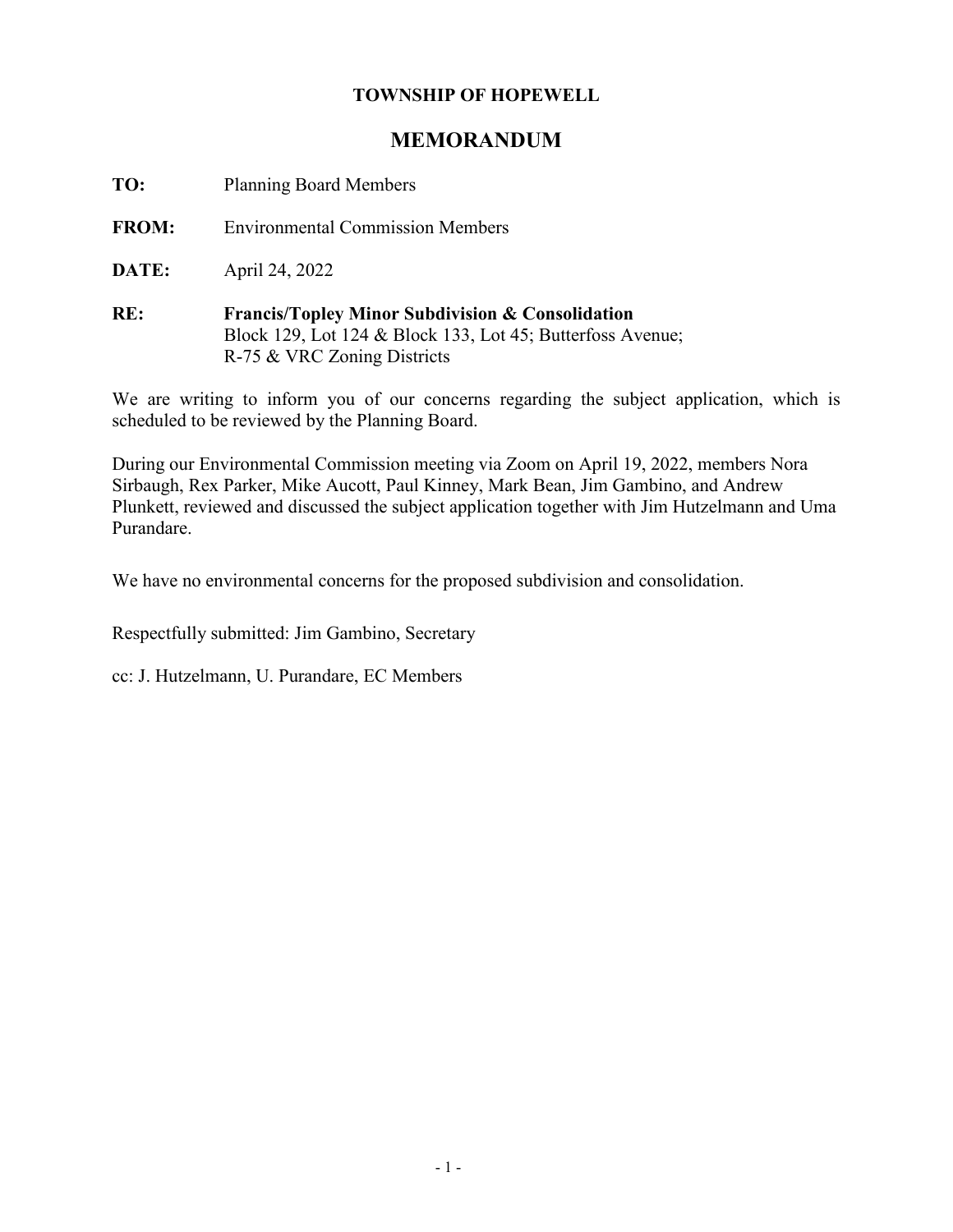

 **TOWNSHIP OF HOPEWELL**

 201Washington Crossing-Pennington Road Titusville, New Jersey 08560-1410 Phone 609.737.0605 Ext. 6280

# **M E M O R A N D U M**

- **TO:** Hopewell Township Planning Board
- **CC:** Applicant

**FROM:** James Hutzelmann PE, PP, CME - Board Engineer

- **DATE:** May 3, 2022
- **RE: Engineering Review – Francis/Topley Minor Subdivision** Minor Subdivision; VRC & R-75 Zones Block, 129 Lots 124 & 111.01; Block 133, Lot 45; Block 128, Lot 2 Butterfoss Avenue

# **I. Application Submission Items**

The following documents were received by the Township and reviewed for this application:

- A. Planning Board Application Form with checklists, required fees, escrow and authorization forms.
- B. Plan entitled "Plan of Survey & Minor Subdivision for Edward Francis", Prepared by Harris Surveying, Inc. dated 3/10/22.

# **II. Completeness**

The application is complete and can be scheduled for a hearing date.

# **III. Description**

The properties associated with this application contain a total of  $12.29\pm$  acres located in the VRC and R-75 Zoning Districts. The properties are each served by an on-site well and individual septic system. The properties have frontage on Butterfoss Avenue and Fern Ridge Lane. The property is improved with a single-family residential structure on existing lot 2 and a single-family residential structure on existing lot 111.01. There are no known wetlands located on the property. Surrounding properties contain single-family residential structures with wooded properties to the northwest.

The application proposes to subdivide and consolidate the four (4) existing lots into two (2) new lots. No construction is proposed as part of this application.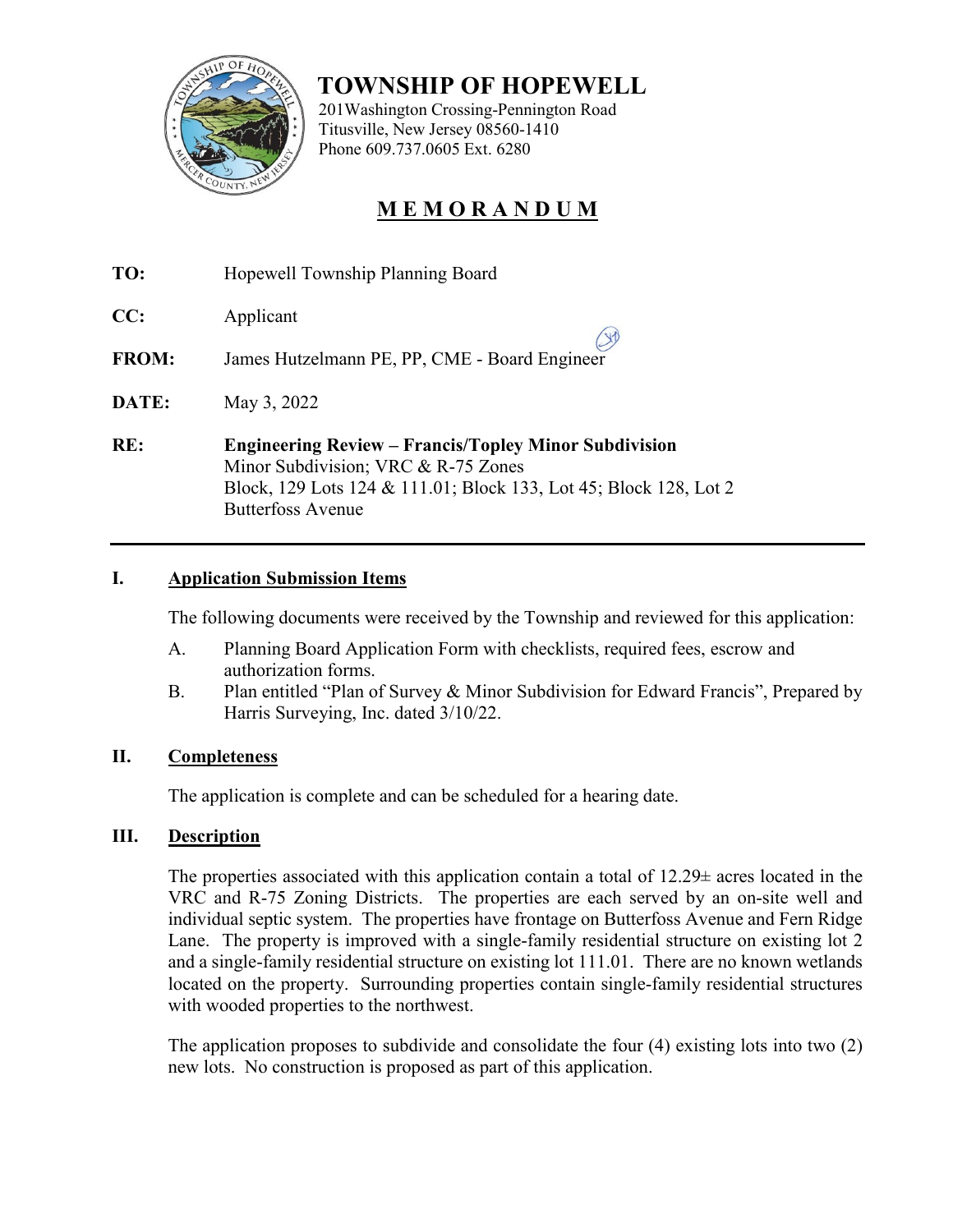Francis/Topley - Minor Subdivision Engineering Review 1 Minor Subdivision; R-75 & VRC Zones Blocks 129 & 133, Lots 124 & 45; Butterfoss Avenue Page 2 of 4

#### **IV. Zoning**

A. Existing Block 129/Lots 124 & 111.01 are located within the R-75 Zoning District and Existing Block 133/Lot 45 & Block 128/Lot 2 are situated in VRC District. The properties are required to meet Sections 17-159 and 17-160 of the Ordinance, respectively. Compliance with the applicable standards for the Zoning District is summarized as follows:

| <b>Bulk Requirements</b><br><b>R-75 Residential Zone</b> | <b>Required</b> | <b>Existing</b><br>Lot 111.01 | <b>Existing</b><br><b>Lot 124</b> | Consolidated<br>Lot |
|----------------------------------------------------------|-----------------|-------------------------------|-----------------------------------|---------------------|
| Min. lot area (sf)                                       | 11,250          | 22,500                        | 35,773                            | 58,273              |
| Min. lot width (ft)                                      | 75'             | 150'                          | 150'                              | 300'                |
| Min. lot depth (ft)                                      | 125'            | 150'                          | 145.1'                            | 145.1'              |
| Min. front yard (ft)                                     | $40^{\circ}$    | 51.9'                         | n/a                               | 51.9'               |
| Min. side yard (ft)                                      | $10^{\circ}$    | 33.4'                         | n/a                               | 80.2                |
| Min. rear yard (ft)                                      | 25'             | 73.5'                         | n/a                               | 73.5'               |
| Max. Building Height (ft)                                | 35'             | $20^{\circ}$                  | n/a                               | $20^{\circ}$        |
| Max. lot coverage $(\% )$                                | 25%             | 11.6%                         | $0.3\%$                           | 4.6%                |

| <b>Bulk Requirements</b>  | <b>Required</b> | <b>Existing</b> | <b>Existing</b> | <b>Consolidated</b> |
|---------------------------|-----------------|-----------------|-----------------|---------------------|
| <b>VRC</b> Zone           |                 | Lot 45          | Lot 2           | Lot                 |
| Min. lot area (Ac)        | 6               | 1.842           | 9.109           | 10.951              |
| Min. lot width (ft)       | 300'            | 18.11'(e)       | 229.75(e)       | 229.75 $(v)$        |
| Min. lot depth (ft)       | 400'            | 150'            | 900'            | 900'                |
| Min. front yard (ft)      | 100'            | n/a             | 291'            | 291'                |
| Min. side yard (ft)       | $60^{\circ}$    | n/a             | 82'             | 130'                |
| Min. rear yard (ft)       | 60'             | n/a             | 539'            | 539'                |
| Max. Building Height (ft) | 35'             | n/a             | Unknown*        | Unknown*            |
| Max. lot coverage $(\% )$ | 10%             | $0\%$           | 1.6%            | $1.3\%$             |

(e): Existing non-conformity

- **(V)**: Proposed Non-Conformity
- **\***: information not provided by applicant
- B. The applicant should provide testimony in support of the variance for minimum lot width. Applicants may seek a variance from building requirements under either of two statutory provisions:
	- 1. c(1) Variances Property "Hardship" Variances. The Board of Adjustment has the power to grant a bulk variance if, due to the unusual and unique features of the property, denying the variance would impose an undue hardship.

The unique features affecting a specific piece of property include exceptional narrowness, shallowness, shape or exceptional topographical conditions or physical features including the existing layout of buildings and improvements.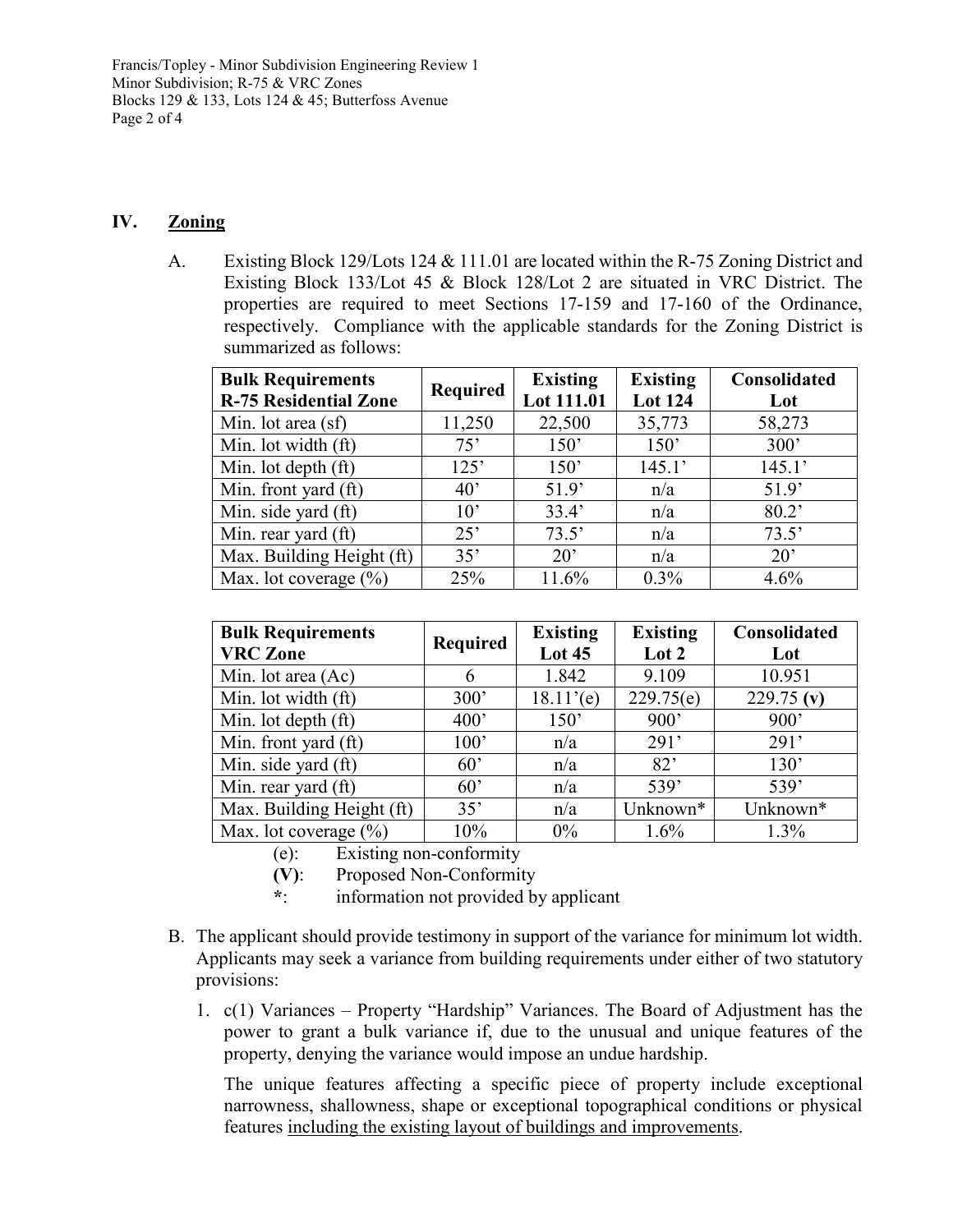2. c(2) Variances – "Flexible c" ("benefits v. detriments"). The Board of Adjustment may grant a bulk variance if the Board determines that the benefits of granting the variance outweigh the detriments of noncompliance with zone requirements. The Board must determine that the purposes of zoning and public purposes such as health, safety and welfare, or promotion of a desirable visual environment will be advanced by a deviation (variation) from zoning ordinance requirements and that the benefits of the deviation will substantially outweigh any detriment.

# **V. Comments**

- A. The proposed lot consolidation creates a non-conforming lot width in the in VRC Zone. It is noted that this lot width is the same as the pre-existing non-conforming condition on existing lot 2.
- B. The Zoning Table (Zone VRC) on the plan has an incorrect area for existing Lot 45. The table has an area of 1.897 acres and it should be 1.842 acres so the provided consolidated lot area is 10.951 acres.
- C. The Zoning Table (Zone R-75) has an incorrect area for existing Lot 124. The table has an area of 33,382 SF and it should be 35,773 SF so the provided consolidated lot area should be 58,273 SF and not 55,882 SF.
- D. Indicate on the plan what monuments or other markers have been set or found.
- E. The new lot numbers shall be assigned and approved by the Township's Tax Assessor. This lot number shall be shown on the plan.
- F. Metes and bounds descriptions for both new lots shall be prepared and submitted for approval.
- G. Revise the graphic scale on sheet 2 to accurately reflect the plan.
- H. Local road Fern Ridge Lane should be labeled correctly on Sheet 2.
- I. The plan shall be revised to show all setbacks to all property lines for the existing structures.
- J. The applicant shall provide testimony as to any right-of-way dedications that are part of this application.
- K. The applicant did not provide a building height for the existing dwelling on existing Lot 111.01. Testimony shall be provided to confirm this is a conforming structure.

# **VI. Additional Approvals**

A. Mercer County Planning Board

# **VII. Recommended Conditions of Approval**

- A. Should this application be approved, we recommend, at a minimum, the following conditions of approval:
	- 1. Letter from Township Tax Assessor confirming proposed lot numbers
	- 2. Draft metes and bounds descriptions for each lot